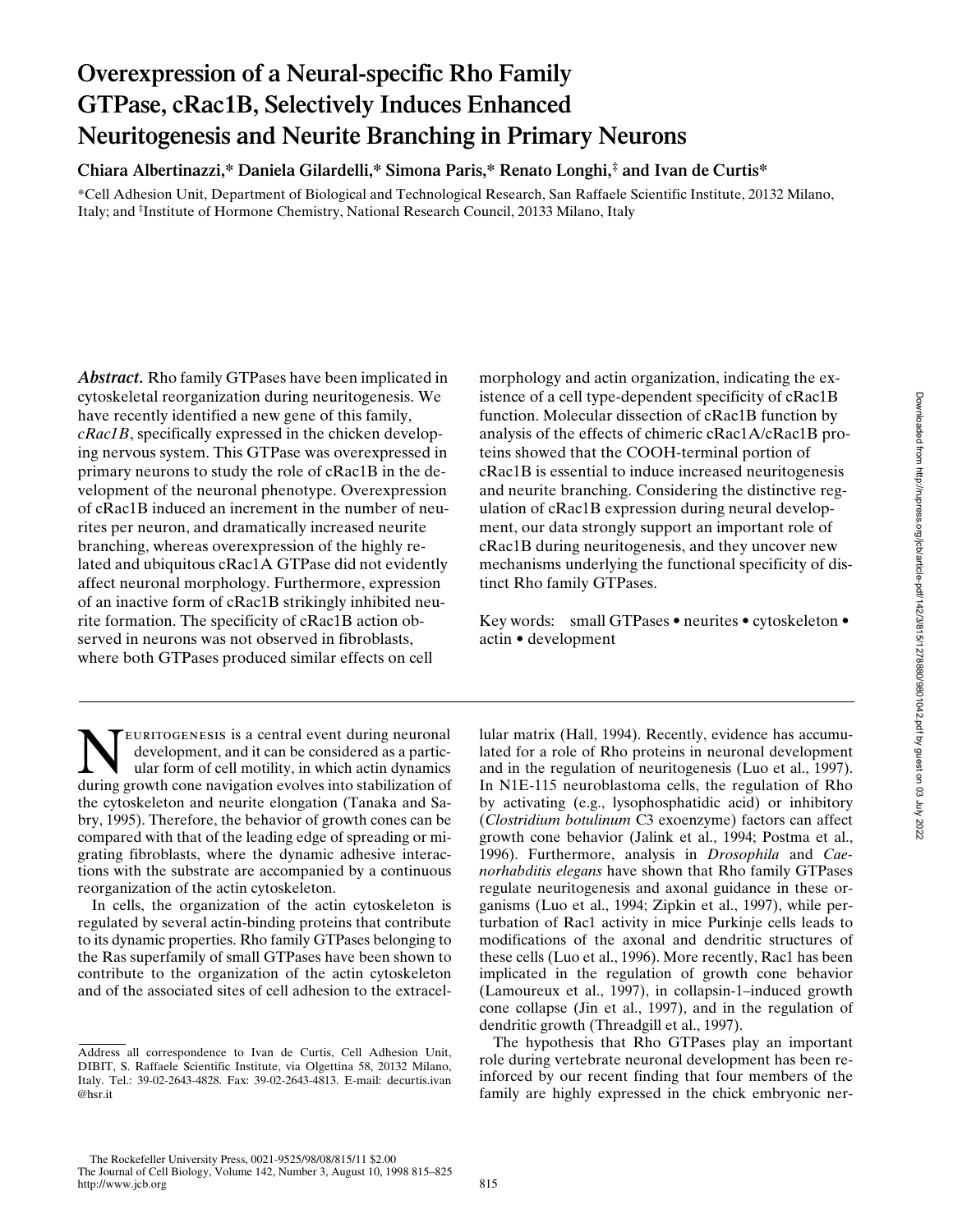vous system (Malosio et al., 1997). Interestingly, one of these GTPases is the newly identified cRac1B, which is highly homologous to the chicken Rac1 (that we will refer to as cRac1A in this paper), and whose expression in the developing nervous system is specific.

With the aim of investigating the hypothesized role of the neural-specific cRac1B protein in the development of the neuronal phenotype, functionally active and inactive forms of the GTPases have now been expressed in neuronal cells. The data presented in this paper show that cRac1B has specific effects on neuritogenesis, since it increases the number of neurites per cell, and dramatically increases neurite branching in primary retinal neurons cultured on laminin. These effects are not observed upon cRac1A overexpression. Expression studies in non-neuronal cells show that the specificity of cRac1B-induced cytoskeletal rearrangements is lost in chicken embryo fibroblasts  $(CEFs)$ ,<sup>1</sup> where both GTPases induce dramatic changes in cell shape. Moreover, expression of cRac1A/ cRac1B chimeras has allowed us to identify the COOHterminal portion of the cRac1B polypeptide as the region sufficient to induce the specific effects observed in neurons. Our data indicate that cRac1B plays an important role in the maturation of the neuronal phenotype, and identify a region of the GTPase essential to confer functional specificity.

## *Materials and Methods*

## *Reagents*

Fertilized chicken eggs were purchased from Allevamento Giovenzano (Vellezzo Bellini, Italy). Taq polymerase was from Promega Corp. (Madison, WI), Klenow fragment of DNA polymerase was from Pharmacia Biotech Sevrage (Uppsala, Sweden), and restriction enzymes were from Boehringer Mannheim GmbH (Mannheim, Germany).  $\alpha^{35}$ S-labeled dATP,  $\alpha^{32}P$ ]dCTP, and <sup>125</sup>I-protein A were from Amersham Intl. (Buckinghamshire, United Kingdom). Other chemicals were purchased from Sigma-Aldrich (Milan, Italy). Laminin was purified from Engelbreth-Holm Swarm sarcoma as published (Timpl et al., 1979).

## *Cell Culture*

Neural retinal cells were prepared from embryonic day 6 (E6) chick retinas. Neural retinas were dissected and trypsinized, and cultures of retinal neurons were obtained under serum-free conditions on substrates coated with poly-p-lysine and laminin-1 as described (de Curtis et al., 1991; de Curtis and Malanchini, 1997). After 18 h in culture, neuronal cells were used for transfection experiments, as described below. CEFs were isolated from E10 embryos and cultured at  $37^{\circ}$ C, 5% CO<sub>2</sub> in DME containing 5% FCS, 1% chicken serum, 100 U/ml penicillin and streptomycin, 2 mM glutamine. CEFs up to the fifth passage were used for transfections.

## *Northern Blot Analysis*

Total RNA was prepared from E4, E6, E8, E10, E12, E15, E18, and adult chicken brains, or from different organs from E10 chick embryos, by a single-step RNA isolation method (Chomczynski and Sacchi, 1987). Northern blot analysis of total RNA  $(20 \mu g / \text{lane})$  was performed as previously described (Lehrach et al., 1977). Hybridization took place in hybridization buffer supplemented with <sup>32</sup>P-labeled probes (0.5–1  $\times$  10<sup>6</sup> cpm/ml) for 12– 16 h at 65 $^{\circ}$ C. After high stringency washes (twice with SSC at 65 $^{\circ}$ C), x-ray films were exposed for 1–3 d to the hybridized filters.

#### *Antibodies*

The polyclonal antibody specific for the cRac1B GTPase was obtained by injecting rabbits with a peptide corresponding to the COOH-terminal portion of this GTPase (peptide CPPPVKKPGKKCTVF) conjugated to keyhole limpet hemocyanin. The anti–Flag-M5 mAb recognizing the FLAG peptide sequence MDYKDDDDK was from Kodak (New Haven, CT); the anti-β-galactosidase mAb was from Boehringer Mannheim GmbH.

## *Production of Glutathione-S-Transferase (GST) Fusion Proteins for Rho Family GTPases*

Full-length cDNAs coding for chicken cRac1A, cRac1B, cRhoA, and cRhoB polypeptides were obtained by PCR from the corresponding clones in pBluescript KS<sup>-</sup> vector (Malosio et al., 1997), and subcloned into the pGEX-4T-1 vector (Pharmacia Biotech, Uppsala, Sweden). The resulting pGEX-cRac1A, pGEX-cRac1B, pGEX-cRhoA, and pGEXcRhoB plasmids were used to obtain GST fusion proteins by expression into *Escherichia coli* BL21 cells. After induction of the expression with isopropyl- $\beta$ -p-thiogalactopyranoside (Sigma-Aldrich) for 18 h at 23 $\degree$ C, cells were resuspended in PBS, and then lysed by sonication. Lysates were centrifuged for 10 min at 11,000 *g*, and GST fusion proteins were purified from the supernatants on glutathione–agarose beads (Sigma-Aldrich).

#### *Preparation of the Constructs for the Expression of the GTPases in Eukaryotic Cells*

The cDNAs coding for chicken cRac1A, cRac1B, and cRhoB (obtained from pGEX-cRac1A, pGEX-cRac1B, and pGEX-cRhoB, respectively), and for  $\beta$ -galactosidase (obtained from the pInd-LacZ plasmid; Invitrogen, Carlsbad, CA) were subcloned into the pFLAG-CMV-2 expression vector (Kodak) containing the sequence coding for the FLAG peptide recognized by the anti–Flag-M5 mAb (Kodak). The resulting pFLAGcRac1A, pFLAG-cRac1B, pFLAG-cRhoB, and pFLAG-LacZ plasmids code for fusion proteins containing the FLAG sequence at the  $NH<sub>2</sub>$  terminus. The plasmids pFLAG-N17-cRac1A, pFLAG-N17-cRac1B, and pFLAG-V12-cRac1B were obtained by mutation of T17 into N17 of cRac1A and cRac1B, and of G12 into V12 of cRac1B, using degenerate oligonucleotides in combination with the QuickChange™ site-directed mutagenesis kit (Stratagene GmbH, Heidelberg, Germany).

Constructs coding for the cRac1A/cRac1B chimeric polypeptides were obtained as follows. For the cRac1-AAB and cRac1-BBA chimeras, a XhoI site at position 463 of the cDNA sequences of cRac1A and cRac1B was created by using degenerate oligonucleotides in combination with the QuickChange™ site-directed mutagenesis kit (Stratagene GmbH, Heidelberg, Germany), starting from the pFLAG-cRac1A and pFLAG-cRac1B plasmids, respectively. The creation of this site did not affect the amino acid composition of the encoded polypeptides. The resulting pFLAGcRac1A/XhoI and pFLAG-cRac1B/XhoI plasmids were digested with XhoI. Each digestion resulted in the production of a 4.1-kb and a 1.15-kb fragment. Ligation of the 4.1-kb fragment from pFLAG-cRac1A/XhoI with the 1.15-kb fragment from pFLAG-cRac1B/XhoI resulted in the pFLAG-cRac1-AAB plasmid, while the pFLAG-cRac1-BBA plasmid was obtained by ligation of the other two fragments.

The pFLAG-cRac1-BAB plasmid was obtained by using a pair of degenerate oligonucleotides encompassing the nucleotide sequence corresponding to positions 425 to 463 of cRac1A. These oligonucleotides were used in combination with the QuickChange™ site-directed mutagenesis kit (Stratagene GmbH), starting from the pFLAG-cRac1B plasmid, to obtain the pFLAG-cRac1-BAB plasmid.

For the cRac1-ABB and cRac1-BAA chimeras we have used the unique NcoI site found at position 431 of the nucleotide sequences coding for cRac1A and cRac1B, which had been previously cloned into the BamHI + EcoRI-digested pRSET-A vector (Invitrogen). The pRSETcRac1A and pRSET-cRac1B plasmids were digested with BamHI and NcoI. Each digestion resulted in the production of a 3-kb and a 0.44-kb fragment. Ligation of the 3-kb fragment from pRSET-cRac1A with the 0.44-kb fragment from pRSET-cRac1B resulted in the chimeric pRSETcRac1-BAA plasmid, while the pRSET-cRac1-ABB plasmid was obtained by ligation of the other two fragments. The sequences coding for the two chimeric proteins were excised from the two pRSET chimeric constructs by digestion with BamHI and EcoRI, and inserted into the BglII site of the pFLAG vector by blunt ligation, to obtain the pFLAGcRac1-BAA and pFLAG-cRac1-ABB plasmids, respectively.

<sup>1.</sup> *Abbreviations used in this paper*: CEF, chicken embryo fibroblast; E6, embryonic day 6; F-actin, filamentous actin; GST, glutathione-S-transferase; PEI, polyethylenimine; RGM, retinal growth medium.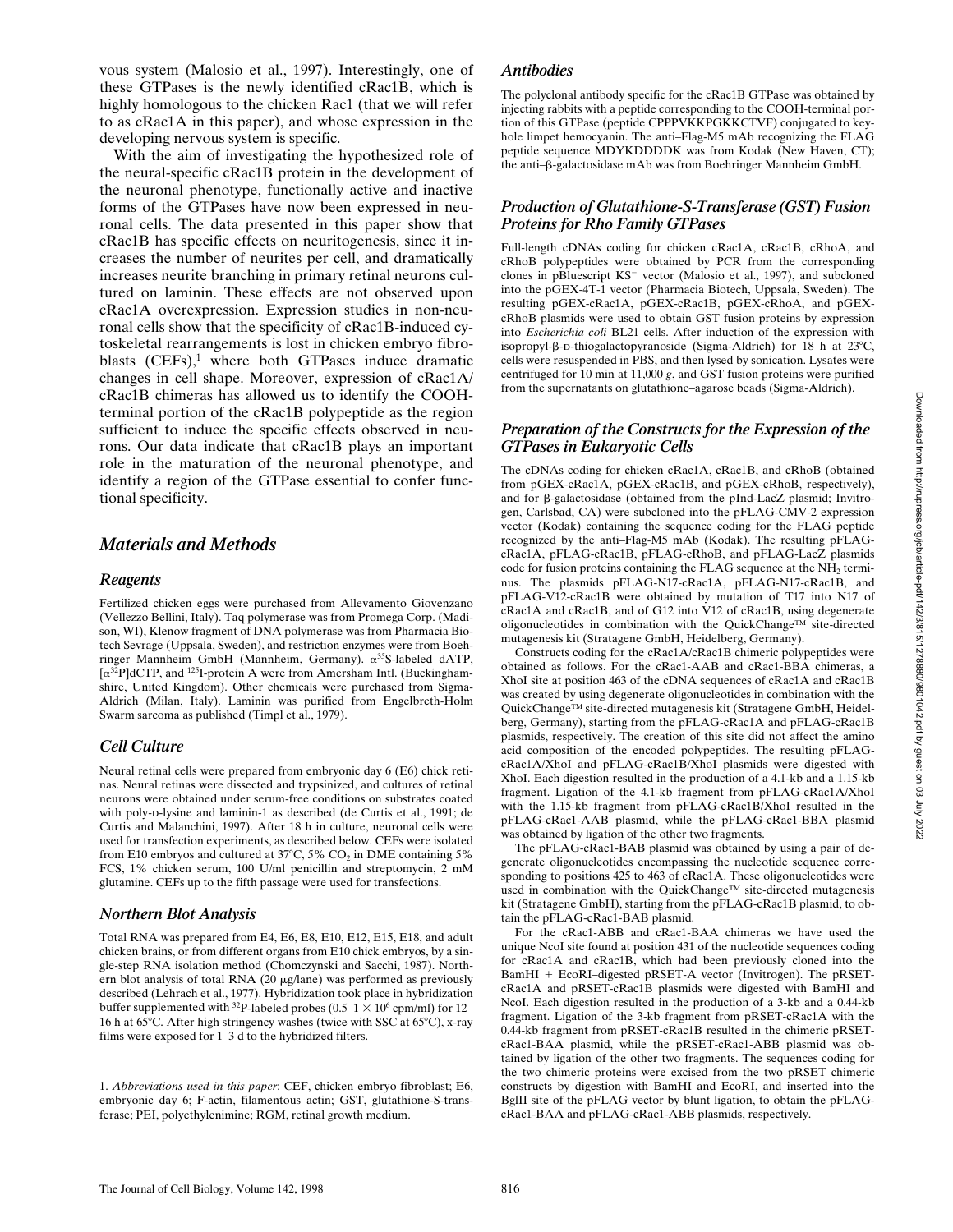Downloaded from http://rupress.org/jcb/article-pdf/142/3/815/1278880/9801042.pdf by guest on 03 July 2022 Downloaded from http://rupress.org/jcb/article-pdf/142/3/815/1278880/9801042.pdf by guest on 03 July 2022

The correctness of all the constructs was checked by sequencing, and the plasmids were used for transfection of primary retinal neural cells and CEFs.

## *Expression of the GTPases in Eukaryotic Cells*

For transfections of primary retinal neural cells, we used a protocol modified from Boussif et al. (1995). About 300,000 retinal cells obtained from E6 chick neural retinas were plated in each 1.5-cm-diam well containing a glass coverslip coated with 200  $\mu$ g/ml poly-p-lysine and 40  $\mu$ g/ml laminin. Cells were cultured overnight at  $37^{\circ}$ C,  $5\%$  CO<sub>2</sub> as described (de Curtis et al., 1991), to induce neurite extension. Cells were then incubated with  $200 \mu$ l/ well of 150 mM NaCl containing 150 nmoles of polyethylenimine (PEI) 50 kD (Sigma-Aldrich), and 5 µg of plasmid DNA, in 0.5 ml of transfection medium (50% retinal growth medium [RGM] and 50% DME, 5% FCS). After 3 h of culture, cells were washed once with serum-free RGM, and cultured for further 15–24 h in fresh serum-free RGM, before fixation for immunofluorescence. Quantitation of the effects of the expression of N17 cRac1A, N17-cRac1B, V12-cRac1B, and of the chimeric cRac1A/cRac1B constructs in retinal neurons were made by examining transfected, neurofilament-positive neurons in cultures. Neurites longer than three cell diameters were considered for quantitation. The values shown were obtained by analysis of several experiments.

For transfections of CEFs, cells were plated in 1.5-cm-diam wells containing an uncoated glass coverslip, and cultured at 37°C overnight. Cells were then incubated with new culture medium to which  $3 \mu$ g of plasmid DNA and 6  $\mu$ g of Dosper (Boehringer Mannheim GmbH) were added. The Dosper and the DNA were diluted separately in 20 mM Hepes, 150 mM NaCl, pH 7.4, to a final volume of 25  $\mu$ l each. The Dosper was added to the DNA dropwise, and incubated 15 min at room temperature. The mixture was added to the wells containing cells with 1 ml of fresh medium with 5% FCS, 1% chicken serum. After 6 h cells were washed once with medium, and cultured for up to 24 h in fresh medium before further treatment.

To check for cell viability after expression of the N17-cRac1A and N17 cRac1B polypeptides, after transfection for 18 h with the respective constructs retinal cells were resuspended in fresh RGM containing  $2.5 \mu g/ml$ of propidium iodide (Belloc et al., 1994; Zamai et al., 1996; Darzynkiewicz et al., 1997), and incubated for 40 min at 37°C. After two washes in RGM, cells were fixed and processed for immunofluorescence, as described below. Transfected cells were identified by staining with the anti-cRac1B polyclonal antibody detected by FITC-conjugated sheep anti–rabbit IgG (Boehringer Mannheim GmbH), while the presence of propidium iodide in the same cells was identified by fluorescence in the rhodamine channel.

After transfection, the levels of expression of the cRac1A, cRac1B, N17-cRac1A, and N17-cRac1B polypeptides were evaluated by morphometric analysis. For each construct, 10 transfected cells (either CEFs, or neurofilament-positive retinal neurons) were selected and analyzed. The analysis was performed by analyzing optical sections including the cell body of neurons, excluding the neurites. Optical sections obtained under identical conditions using a DVC-250 confocal microscope (Bio-Rad Laboratories, Hercules, CA) were analyzed using the NIH Image software.

#### *Immunofluorescence*

Transfected cells were fixed with 3% PFA and processed for indirect immunofluorescence, as described (Cattelino et al., 1995). Fixed cells were then incubated for 1 h at room temperature with the following dilution of primary antibodies: 1:500 anti-cRac1B polyclonal serum; 4 µg/ml anti-Flag-M5 mAb; 1:200 anti–200-kD neurofilament protein polyclonal antibody; and 1:300 anti- $\beta$ -galactosidase mAb. Cells were subsequently incubated for 40 min with TRITC-conjugated sheep anti–mouse IgG together with FITC-conjugated sheep anti–rabbit IgG (Boehringer Mannheim GmbH), and observed using an Axiophot microscope (Carl Zeiss Inc., Thornwood, NY). When used, FITC-conjugated phalloidin (Sigma-Aldrich) was added during the incubation with a TRITC-conjugated secondary antibody.

#### *Western Blotting*

Aliquots of the GST fusion proteins for the different GTPases were separated by SDS-PAGE (Laemmli, 1970), transferred to nitrocellulose filters, and probed with the polyclonal antibody against cRac1B. For the detection of the primary antibody, filters were incubated with 0.2  $\mu$ Ci/ml of 125I–protein A (Amersham Corp., Arlington Heights, IL), washed, and then exposed to Amersham Hyperfilm-MP.

## *Results*

## *Expression of Rho Family GTPases During Development*

Northern blot analysis on mRNA prepared from different organs isolated from E10 chicken embryos showed a prominent expression of the *cRac1B* transcript in the brain compared with all other tissues examined (Fig. 1 *a*). The transcript for *cRhoB* showed also a high level of expression in the brain compared with other tissues, although its distribution was more widespread to different organs compared with *cRac1B*. Both *cRhoA* and *cRac1A* transcripts showed an ubiquitous distribution among the organs examined, with the exception of the liver, where only very low levels of *cRac1A* transcript could be detected. Analysis of the expression of the two *Rac* genes during brain development showed that the transcript for *cRac1A* was highly expressed throughout development, between E4 to E18, and in the adult chicken. In contrast, the expression of *cRac1B* was regulated during development: the expression of this transcript increased strongly between E4 and E15, to decrease afterwards, and being only weakly expressed in the adult (Fig. 1 *b*).

## *Characterization of Antibodies Specific for the cRac1B Polypeptide*

Our finding that the *cRac1B* gene is highly and specifically expressed in developing neural tissue prompted us to investigate the role of the cRac1B GTPase on the morphology and the cytoskeletal organization of neuronal cells. For this purpose, we raised a polyclonal antibody against a peptide corresponding to the COOH-terminal portion of the cRac1B protein, which corresponds to the most divergent peptide sequence from the highly homologous cRac1A polypeptide. When tested against the various Rho



*Figure 1.* Northern blot analysis of GTPase mRNA levels in different organs from E10 chick embryos (*a*) and during brain development (*b*). Equal amounts of RNA extracted from different organs from E10 chick embryos (*a*), or from E4, E6, E8, E10, E12, E15, E18, and adult (*Ad*) chicken (*b*) were electrophoresed on 1% agarose gels and transferred to filters as described in Materials and Methods. Filters were incubated with 32P-labeled probes specific for the different GTPases, as indicated on the right of the blots. In *a*, filters for the *cRac1A* and *cRac1B* transcripts were exposed for autoradiography for 6 and 48 h, respectively. In *b*, the filter

was first incubated for the detection of the *cRac1A* transcript (7 h exposure), and then stripped and used for the detection of the *cRac1B* transcript (6 h exposure).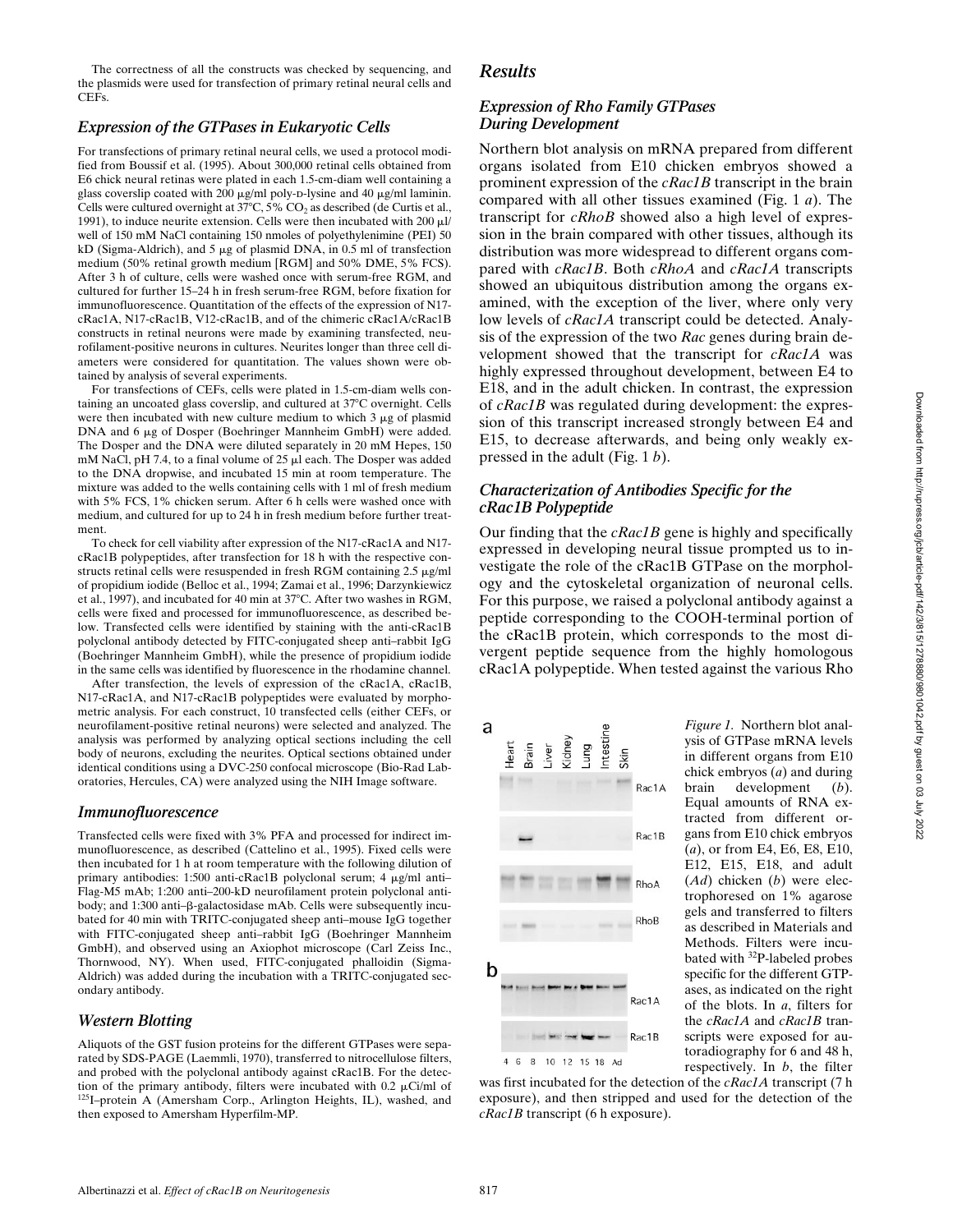

*Figure 2.* Specificity of the anti-cRac1B polyclonal antibody.  $1.5$ - $\mu$ g aliquots of the fusion proteins GST-cRhoA (lane *1*), GST-cRhoB (lane *2*), GST-cRac1A (lane *3*), and GST-cRac1B (lane *4*), obtained as described in the Materials and Methods,

were electrophoresed and transferred to nitrocellulose filters. The filters were analyzed by Western blot with the anti-cRac1B polyclonal antibody.

proteins investigated, the serum reacted only with cRac1B (Fig. 2).

## *Overexpression of cRac1B into Retinal Neurons Affects Neurite Morphology*

Previous work has shown that E6 retinal neurons respond well to laminin, by extending one or two neurites per cell. We have previously shown that at E6 very low levels of cRac1B transcript are present in the retina, as compared with the high levels of cRac1A transcript (Malosio et al., 1997), suggesting that comparatively different amounts of the two endogenous GTPases are present in E6 retinal neurons. We have used primary cultures of E6 retinal neurons to characterize the effects of the cRac1B GTPase on neuritogenesis. Different methods were tested to transfect these cells. The use of PEI 50 kD on cells cultured for 18 h on laminin allowed us to obtain transfection of retinal neurons, identified in culture as neurofilament-positive cells.  $FACS^{\circledast}$  analysis revealed that under these conditions the efficiency of transfection of primary retinal cells ranged between 0.5 and 3% in different experiments (not shown).

The morphology of retinal neurons cultured on laminin was not affected by the expression of the  $\beta$ -galactosidase (Fig. 3, *a* and *d*). Transfected cells showed in general one long, poorly branched neurite, identified by staining with an antibody against the 200-kD neurofilament protein, similarly to non-transfected cells in the same preparations (Fig. 3 *d*). Overexpression of cRac1B by transfection of retinal neurons with the pFLAG-cRac1B plasmid induced a dramatic effect on neuritogenesis (Fig. 3, *b*, *c*, *e*, and *f*). Very often neurons showed an increased number of neurites per cell, and neurites were frequently highly branched compared with non-transfected cells. Furthermore, localization of filamentous actin (F-actin) and microtubules by incubation of transfected cells with fluorescent phalloidin, and with a mAb against tubulin, respectively, showed presence of F-actin in neurites and in all neuritic branches, and the presence of microtubules in all neurites and major neuritic branches (not shown). Transfection of retinal neurons with pFLAG-cRhoB– induced retraction of neurites and rounding up of the neurons (not shown). On the other hand, when retinal neurons were transfected with the pFLAG-cRac1A plasmid, no dramatic effect on neuronal morphology could be detected. cRac1A-transfected neurons showed a morphology



*Figure 3.* Effects of the expression of cRac1A and cRac1B GTPases on neuronal morphology. Retinal neurons cultured overnight on polylysine- and laminincoated coverslips were transfected with pFLAG-LacZ (*a* and *d*), pFLAG-cRac1B (*b*, *c*, *e*, and *f*), or pFLAG-cRac1A (*g–i*). After 1 d more in culture, cells were processed for immunofluorescence using the anti–b-galactosidase mAb (*a*), the anti–Flag-M5 mAb (*b*, *f*, *g*, and *i*), the anti-cRac1B polyclonal antibody (*c*), and the polyclonal antibody against the 200-kD neurofilament protein (*d*, *e*, and *h*). The same cells are shown in *a* and *d*; in *b* and *e*; and in *g* and  $h$ . Bar, 10  $\mu$ m.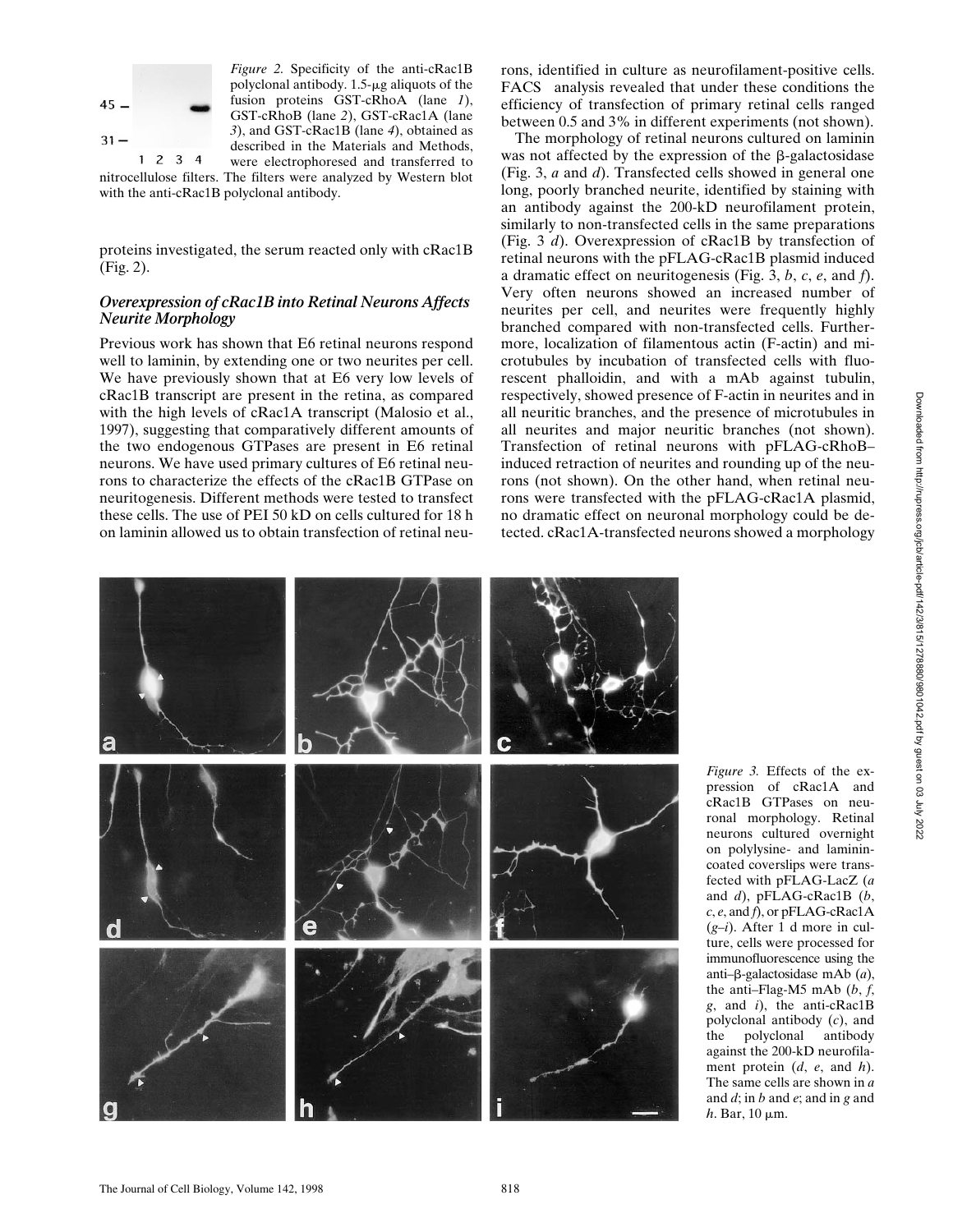*Table I. Comparison of the Levels of Expression of Rac GTPases After Transfection with Different Constructs*

| Cell type       | Protein expressed | Expression level* |
|-----------------|-------------------|-------------------|
| <b>CEF</b>      | wild-type Rac1A   | $96.6 \pm 10.8$   |
| <b>CEF</b>      | wild-type Rac1B   | $107.6 \pm 13.9$  |
| Retinal neurons | wild-type Rac1A   | $136.5 \pm 9.1$   |
| Retinal neurons | wild-type Rac1B   | $95.5 \pm 5.4$    |
| Retinal neurons | $N17-Rac1A$       | $97.1 \pm 8.2$    |
| Retinal neurons | $N17-Rac1B$       | $89.9 \pm 4.1$    |
|                 |                   |                   |

CEFs or retinal neurons were transfected with the p-FLAG constructs for the expression of the proteins shown in the middle column, as described in the Materials and Methods. The proteins were detected by immunofluorescence, and expression levels quantified as described in the Materials and Methods.

\*Expression levels are in arbitrary units. Each value represents the mean  $\pm$  SE of 10 different cells.

similar to that of non-transfected neurons, characterized by the presence of one long, poorly branched neurite per neuron (Fig. 3, *g–i*). The different effects observed upon overexpression of the two wild-type Rac proteins in retinal neurons was not due to differences in the levels of expression of the two polypeptides, since these effects were observed when neurons expressing similar levels of the two proteins were compared, as detected by immunofluorescence with the anti–Flag-M5 mAb (see examples in Figs. 3 and 10). Moreover, quantitation in neurons (and in nonneuronal cells) by morphometric analysis performed as described in the Materials and Methods, did not show significant differences between the levels of expression of the two wild-type polypeptides, as well as of the two dominant-negative N17-cRac1A and N17-cRac1B polypeptides (Table I).

#### *Expression of a Dominant-Negative Form of cRac1B into Retinal Neurons Inhibits Neuritogenesis*

To test whether the effect of cRac1B overexpression on neuritogenesis was due to the expression of an active cRac1B GTPase, the plasmid p-FLAG-N17-cRac1B coding for a dominant-negative form of the GTPase was transfected into retinal neurons that had been previously cultured for 18 h on laminin (Fig. 4). Quantitation (Fig. 5) showed that about one-third  $(32.7\% \pm 3, \text{SE})$  of retinal neurons expressing N17-cRac1B showed one or two long and poorly branched neurites (Fig. 4 *c*), typical of nontransfected cells and of cells transfected with the pFLAG-LacZ plasmid; a large fraction  $(60.8\% \pm 2.2, \text{SE})$  of the transfected neurons had no, or very short (less than three cell body diameters in length) neurites (Fig. 4, *d–g*), whereas a minor fraction of N17-cRac1B–expressing cells  $(6.5\% \pm 1.2, \text{SE})$  showed more than two neurites, and/or limited branching (not shown). These results did not only show that expression of N17-cRac1B was unable to induce the dramatic morphological modifications caused by the wild-type GTPase (compare Fig. 4, *c–g* with Fig. 4, *a* and *b*), but also indicated a negative effect of the inactive GTPase on neuritogenesis. The inability of N17-cRac1B to prevent neuritogenesis in all transfected cells was probably due to the fact that we had to transfect cells 18 h after plating on laminin, at which time several cells had already grown extensive neurites. We tried to transfect primary neurons at shorter times after plating on laminin, to prevent neurite formation before expression of the N17-cRac1B GTPase (not shown). This procedure was unsuccessful, since most cells detached from the substrate during the transfections.

A significantly different effect was obtained by expressing the dominant-negative form of the cRac1A GTPase (Fig. 5). More than two-thirds of the transfected neurons  $(70.6\% \pm 3.2, SE)$  had a morphology similar to that of nontransfected cells, with one or two long neurites, whereas only 23.8%  $(\pm 2.2, \text{SE})$  of the neurons had no or very short neurites, and just  $5.6\%$  ( $\pm 2.3$ , SE) of them showed more than two neurites and/or limited branching.

To test for potential toxic effects of N17-cRac1B on neurons, transfected cells were stained with propidium iodide, which can only permeate through the membrane of damaged cells (see Materials and Methods). Retinal cells expressing N17-cRac1B and showing very short of no neurites (Fig. 6, *a* and *d*) were impermeable to propidium io-



*Figure 4.* Effect of the expression of N17-cRac1B on neuronal morphology. Retinal neurons cultured overnight on polylysine- and laminincoated coverslips were transfected with pFLAG-cRac1B (*a* and *b*), or pFLAG-N17 cRac1B (*c–g*). After 20 h in culture, cells were processed for immunofluorescence using the anti–Flag-M5 mAb. Bar,  $10 \mu m$ .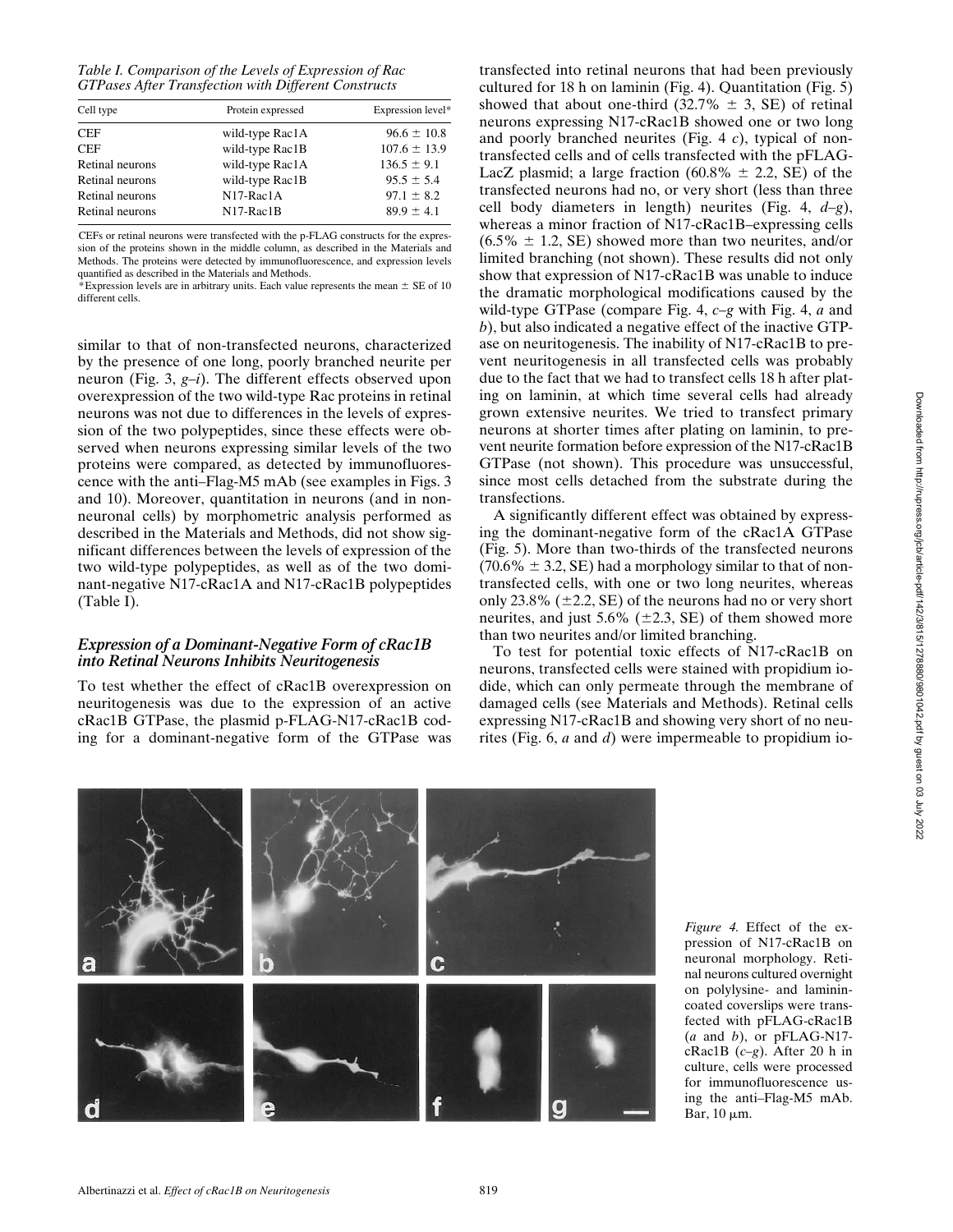

*Figure 5.* Quantitative analysis of the effects of the overexpression of the N17-cRac1A and N17-cRac1B proteins on neuritogenesis. Cultures of retinal neurons transfected as described in Fig. 4 were used for the quantitation of the effects of the expression of the dominant-negative forms of the cRac1A and cRac1B GTPases on neuritogenesis, as described in the Materials and Methods. (*a*) Percentage of neurons with one or two poorly branched neurites (more than three cell diameters in length); (*b*) neurons with no or short neurites (less than three cell diameters in length); (*c*) neurons with morphologies different from *a* and *b* (i.e., with more than two neurites and/or limited branching). Results are expressed as the mean percentage of cells  $(\pm S\mathbf{E})$  from four separate experiments. In *a* and *b*, the differences between N17-cRac1A (*white bars*) and N17-cRac1B (*gray bars*) are significant  $(P < 0.001)$ .

dide (Fig. 6, *b* and *e*). On the other hand, in the same cultures a number of non-transfected, damaged cells could be detected by positive staining with propidium iodide (Fig. 6, *b*, *c*, *e*, and *f*, *arrows*). Also N17-cRac1A–transfected cells were not accessible to propidium iodide (not shown). These data support the idea that inhibition of neurite extension by dominant-negative N17-cRac1B was specific, and not due to a more general toxic effect on neurons.

## *Expression of a Constitutively Active Form of the cRac1B GTPase Prevents Neuritogenesis*

Transfection of E6 retinal neurons with the pFLAG-V12 cRac1B plasmid to express a constitutively active form of the cRac1B GTPase had an effect that was clearly distinct from that observed by expression of the wild-type cRac1B. In fact, most V12-cRac1B–expressing cells did not extend long, branched neurites, but only exhibited very short and narrow processes extending from the round neuronal cell body (not shown). The quantitative analysis shown in Fig. 7 reveals a dramatic negative effect on neuritogenesis upon expression of the constitutively active form of the cRac1B GTPase. These data suggest that the wild-type GTPase, able to cycle between an active (GTP-bound) and inactive (GDP-bound) form, is required for cRac1Bstimulated neurite extension.

### *Expression of cRac1A and cRac1B Induces Similar Effects on the Organization of the Actin Cytoskeleton of Non-Neuronal Cells*

Analysis of the expression of Rho family GTPase by Northern blot on mRNA isolated from E10 CEFs showed that while transcripts for *cRac1A* are abundantly expressed in these cells, the *cRac1B* mRNA is not detectable (not shown). The absence of the *cRac1B* transcript in CEFs makes them an ideal system to look at the effects of the exogenous expression of this GTPase on the organization of the cytoskeleton of non-neuronal cells. For this purpose, CEFs were transfected with the pFLAG-cRac1B plasmid coding for the wild-type GTPase. To optimize conditions, several agents were tested for transfection. Expression of pFLAG plasmids by using either Dosper or PEI to transfect CEFs produced similar results (not shown). However, because the use of Dosper resulted in better transfection efficiency for CEFs, the results pre-



*Figure 6.* N17-cRac1B expression does not affect cell viability. Retinal neurons cultured overnight on polylysine- and laminin-coated coverslips were transfected with pFLAG-N17-cRac1B. After 18 h, cells were incubated with propidium iodide as described in the Materials and Methods, fixed, and then treated for immunofluorescence using the anti–Flag-M5 mAb. The same field is shown in *a–c* and in *d–f*. (*a* and *d*) Transfected neurons detected with the anti–Flag-M5 mAb; (*b* and *e*) propidium iodide staining; (*c* and *f*) phase contrast. Arrowheads show the position of the transfected neurons. Arrows in *b* and *c*, and in *e* and *f* point to propidium iodide–positive, nontransfected cells. Bar,  $10 \mu m$ .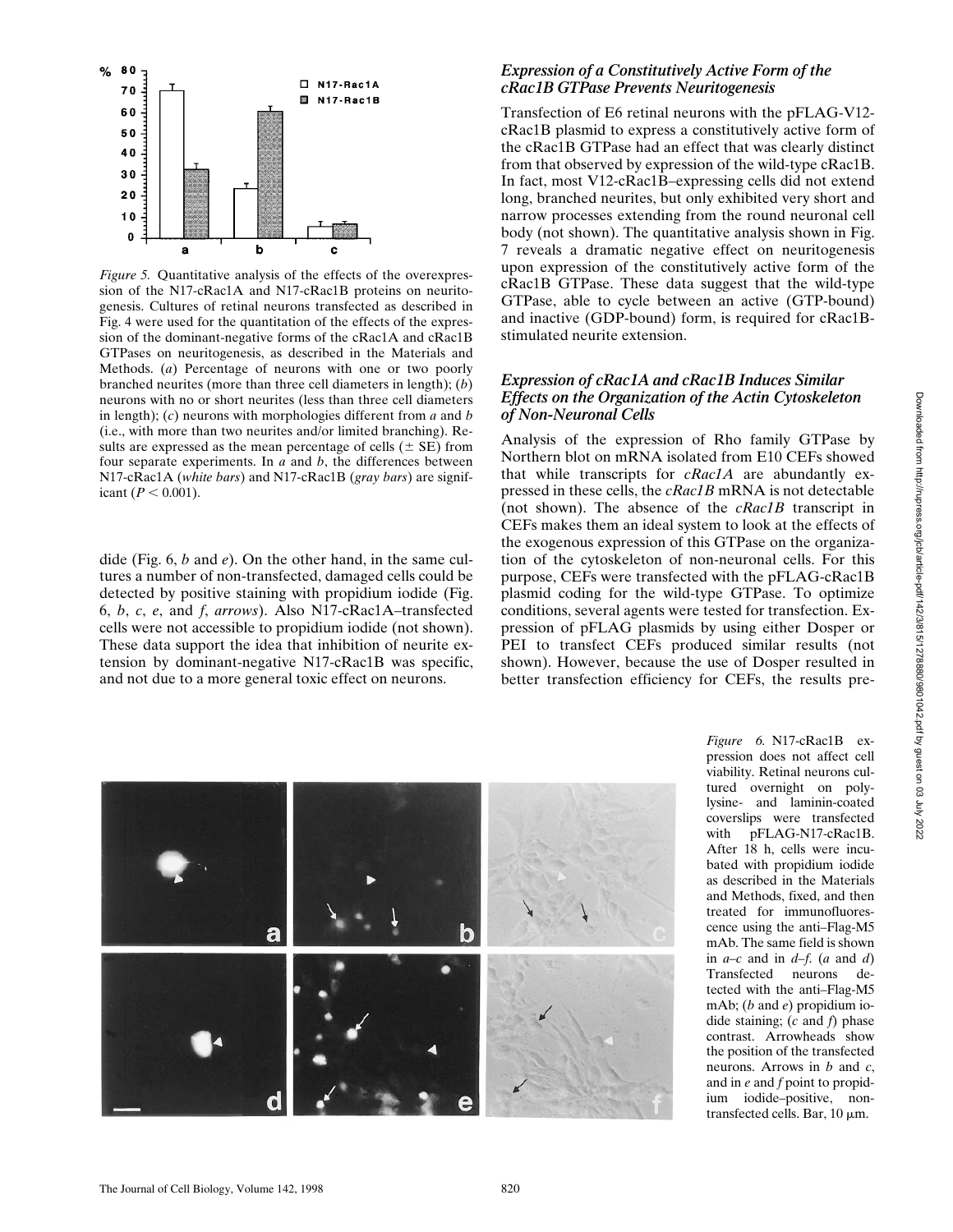

*Figure 7.* Analysis of the effect of the expression of wild-type and constitutively active cRac1B on neuritogenesis. Cultures of retinal neurons transfected with either pFLAG-cRac1B (*1B-wt*, *white bar*) or pFLAG-V12-cRac1B (*1B-V12*, *gray bar*) were used for the quantitation of the effects of the expression of the wild-type and constitutively active cRac1B GTPases on neuritogenesis, as described in the Materials and Methods. Columns represent the average number of neurites/neuron  $(\pm SE)$ . The difference observed between cRac1B-wt and cRac1B-V12 is significant  $(P < 0.001)$ .

sented in this paper have been obtained by the latter technique. Expression of  $\beta$ -galactosidase by use of the pFLAG-LacZ plasmid did affect neither the morphology of CEFs (Fig. 8 *a*), nor the organization of their actin cy-

toskeleton, which was characterized by the presence of abundant stress fibers (Fig. 8 *b*), similarly to non-transfected cells (not shown). Expression of cRhoB by using the pFLAG-cRhoB plasmid induced rounding up of several cells already after 8 h of transfection (Fig. 8, *c* and *d*). Transfected, still spread CEFs showed an increase in F-actin density as revealed by phalloidin staining (not shown). On the other hand an increase of stress fibers was not evident, probably resulting from the presence of numerous pre-existing stress fibers in non-transfected CEFs. The changes in cell morphology induced by cRhoB were caused by actomyosin-induced contraction, since this effect could be prevented by incubation of the cells with 2,3 butanedione monoxime during transfection (not shown).

Transfection with pFLAG-cRac1B for up to 11 h induced expression of cRac1B without major changes in cell shape in the majority of CEFs (Fig. 8 *e*), although the transfected cells were often showing a strong decrease in the number of stress fibers and density of F-actin compared with non-transfected cells (Fig. 8 *f*). After 18–24 h of transfection, the morphology of most of the transfected cells was dramatically affected (Fig. 8 *g*), because of a complete reorganization of the actin cytoskeleton, with several cRac1B-transfected cells showing numerous, highly branched membrane protrusions rich in F-actin (Fig. 8 *h*) and in microtubules (not shown). The abundance of F-actin and microtubules in the processes produced by transfection with pFLAG-cRac1B suggests that the membrane protrusions originate as a consequence of



*Figure 8.* Effects of the expression of Rho GTPases on CEF morphology. CEFs cultured overnight on glass coverslips were transfected with pFLAG-LacZ (*a* and *b*), pFLAG-cRhoB (*c* and *d*), pFLAG-cRac1B (*e–h*), or pFLAG-cRac1A (*i*) plasmid. After 8 h (*c* and *d*), 11 h (*e* and *f*), or 1 d in culture (*a*, *b*, *g–i*), cells were processed for immunofluorescence. First antibodies used were: mAb against b-galactosidase (*a*), mAb anti-Flag-M5 (*c*, *e*, *g*, and *i*); in *b*, *d*, *f*, *h*, cells were stained with fluoresceinated phalloidin. The same cells are shown in *a* and *b*; in *c* and *d*; in *e* and *f*; and in *g* and *h*. Bar,  $10 \mu m$ .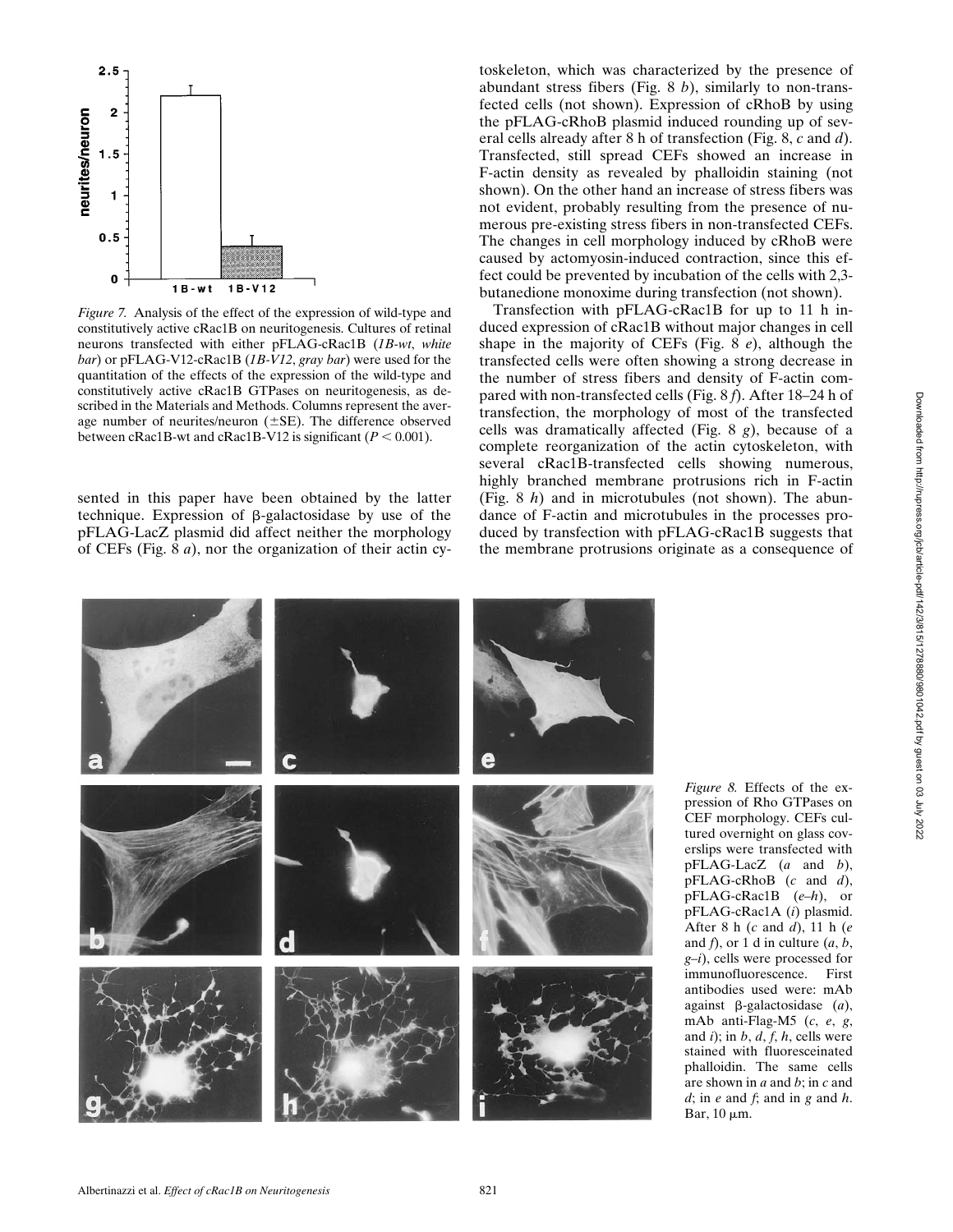the reorganization of the actin and tubulin cytoskeleton, rather than representing retraction fibers with remnants of F-actin. Moreover, F-actin– and microtubule-rich protrusions became more evident after longer transfection periods, with a number of transfected cells showing processes extending well beyond the usual length of non-transfected fibroblasts, and with some processes extending on the surface of the non-transfected cells (not shown).

The overexpression of cRac1A in CEFs produced effects similar to those obtained by the expression of cRac1B. It induced the reduction of stress fibers in cells that were still keeping a flat morphology (not shown), and caused deep morphological alterations in several cells, which were characterized by the presence of numerous plasma membrane protrusions (Fig. 8 *i*) rich in F-actin (not shown).

## *The COOH-Terminal Portion of the cRac1B GTPase Is Sufficient to Confer Functional Specificity*

With the aim of identifying the portion(s) of the polypeptide responsible for the specific effects of cRac1B on neuritogenesis, we have prepared five different constructs corresponding to the cRac1A/cRac1B chimeras obtained by different combinations of the three polypeptide stretches that contain all 12 amino acid differences existing between the cRac1A and cRac1B polypeptides. The cRac1A and cRac1B GTPases differ in four amino acid residues included in the Rho's insert region (Fig. 9 *A*, *IR*), in two amino acid residues of a region (Fig. 9 *A*, *E*) known to be required for the interaction of Rac with some effectors (Diekmann et al., 1995), and in six of the last eight COOH-terminal amino acid residues that contain the CAAX sequence involved in membrane anchoring (Fig. 9 *A*, *M*). The five chimeras indicated in Fig. 8 *B* were obtained as described in the Materials and Methods.

Transfection of E6 retinal neurons and immunofluorescence were used to evaluate the effects of the expression of these chimeras on neuritogenesis. Expression of either the cRac1-ABB or the cRac1-BAB chimera induced a pattern similar to that obtained by the overexpression of the wild-type cRac1B protein (Fig. 10, compare *b* and *c* with *a*). Several neurons showed more neurites that were often highly branched, suggesting that the respective substitution of the IR or F region of the cRac1B protein with the corresponding regions from cRac1A did not abrogate the cRac1B-specific effect on neuronal morphology. On the other hand, expression of the cRac1-BAA or cRac1-BBA chimeric GTPases resulted in a phenotype similar to that observed by overexpressing the wild-type cRac1A protein, with neurons generally expressing one poorly branched neurite (Fig. 10, compare *e* and *f* with *d*). Finally, expression of the cRac1-AAB chimera resulted in a phenotype similar to that induced by the overexpression of the wildtype cRac1B (Fig. 10, *g* and *h*), indicating that the substitution of the M region of cRac1A with the corresponding region from cRac1B is sufficient to confer the functional specificity characteristic of cRac1B.

Fig. 11 shows the quantitative analysis of the effects of the overexpression of wild-type and chimeric constructs on neuritogenesis from E6 retinal neurons. The average number of neurites per neuron in cells expressing either



*Figure 9.* Schematic diagram of the wild-type cRac1A and cRac1B polypeptides (*A*), of the cRac1A/cRac1B chimeric proteins expressed in retinal neurons (*B*), and comparison between the COOH-terminal portions of cRac1A and cRac1B (*C*). In *A*, the three regions containing all 12 amino acid differences between the cRac1A and cRac1B polypeptides are indicated. The numbers under the areas indicated as *IR* (Rho's insert region), *E* (a region required for the interaction with some of the known Rac effectors), and *M* (the COOH-terminal region known to be involved in membrane targeting) indicate the differences in amino acid residues between the two GTPases. *EL*, the classical effector loop. In *B* are shown the five chimeric constructs obtained by changing one or two of the *IR*, *E*, and *M* regions between cRac1A and cRac1B. See the Materials and Methods for details on the preparation of these constructs. In *C*, the amino acid sequences of the COOH-terminal portion of cRac1A and cRac1B are compared. The black dots indicate amino acid differences between the two GTPases.

the wild-type cRac1B, or one of the three chimeric constructs with the COOH-terminal portion from cRac1B (cRac1-ABB, cRac1-BAB, and cRac1-AAB) was significantly higher when compared with neurons expressing either the wild-type cRac1A, or one of the two chimeric cRac1-BBA and cRac1-BAA GTPases. Over 50% of the neurons expressing one of the constructs including the M region of cRac1B showed branched neurites, which in the majority of cases included highly branched neurites. In contrast, poor neuritic branching was present in  $\leq 15\%$  of the neurons expressing any of the constructs containing the M region of cRac1A.

## *Discussion*

The molecular mechanisms regulating the cytoskeletal changes necessary for neuritogenesis and neurite maturation during the development of the nervous system are still largely obscure. Recent work has pointed out the role of Rho GTPases in neuritogenesis, including a number of studies that implicate the Rac1 GTPase (corresponding to the chicken cRac1A protein considered in this paper) in a number of different aspects of growth cone function (Jin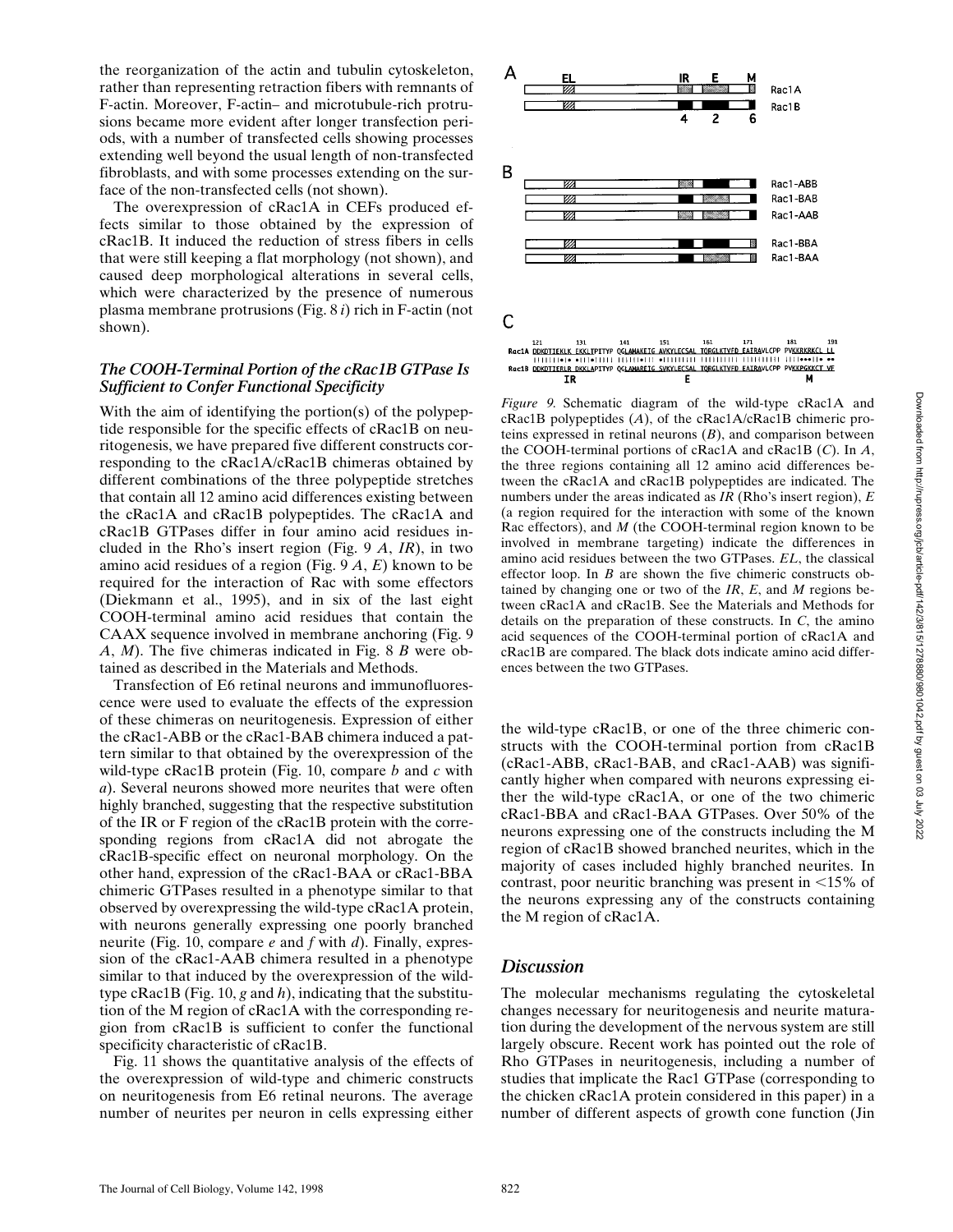

and Strittmatter, 1997; Kozma et al., 1997; Lamoureux et al., 1997; Threadgill et al., 1997). Moreover, we have recently identified a novel member of the Rho family of small GTPases called cRac1B, which is highly and specifically expressed in the neural tissue of developing chick embryos (Malosio et al., 1997). In the present study we have analyzed the function of this GTPase in cultured primary neurons. One major finding from our study is that cRac1B specifically affects the morphology of retinal neurons, by inducing the formation of an increased number of neurites, and by dramatically increasing neurite branching. These effects were not observed by overexpressing the highly similar cRac1A GTPase. A second major finding is the strong inhibition of neuritogenesis upon expression of an inactive form of cRac1B. Finally, by expressing chimeric cRac1A/cRac1B constructs we have shown that the region containing the last eight COOH-terminal amino acid residues of cRac1B is necessary for cRac1B-mediated enhancement of neuritogenesis and neurite branching. Our results show for the first time that two highly related Rac proteins have very distinct effects on the development of the neuronal phenotype, while the dissection of cRac1B function has uncovered new mechanisms underlying the functional specificity of different Rho family GTPases.

The striking differences on neuritogenesis observed by separately overexpressing the two Rac proteins in primary neurons was not due to different levels of expression of the two wild-type GTPases, since these differences could be reproducibly observed between neurons showing similar levels of either exogenous protein, as detected by immunofluorescence analysis. Similar levels of expression of cRac1B and cRac1A after transfection with the corresponding constructs were indicated also by the quantitative analysis shown in Table I. Moreover, the analysis of the effects of the chimeric GTPases clearly showed that neuritogenesis, including neurite branching, was significantly enhanced whenever the COOH-terminal eight amino acid residues from cRac1B were present, whereas these effects were not observed with any of the chimeras containing the COOH-terminal portion of cRac1A. Interestingly, the expression of the wild-type cRac1B GTPase was essential to induce increased neuritogenesis, since expression of the constitutively active V12-cRac1B GTPase, as well as the expression of the inactive N17-cRac1B GTP-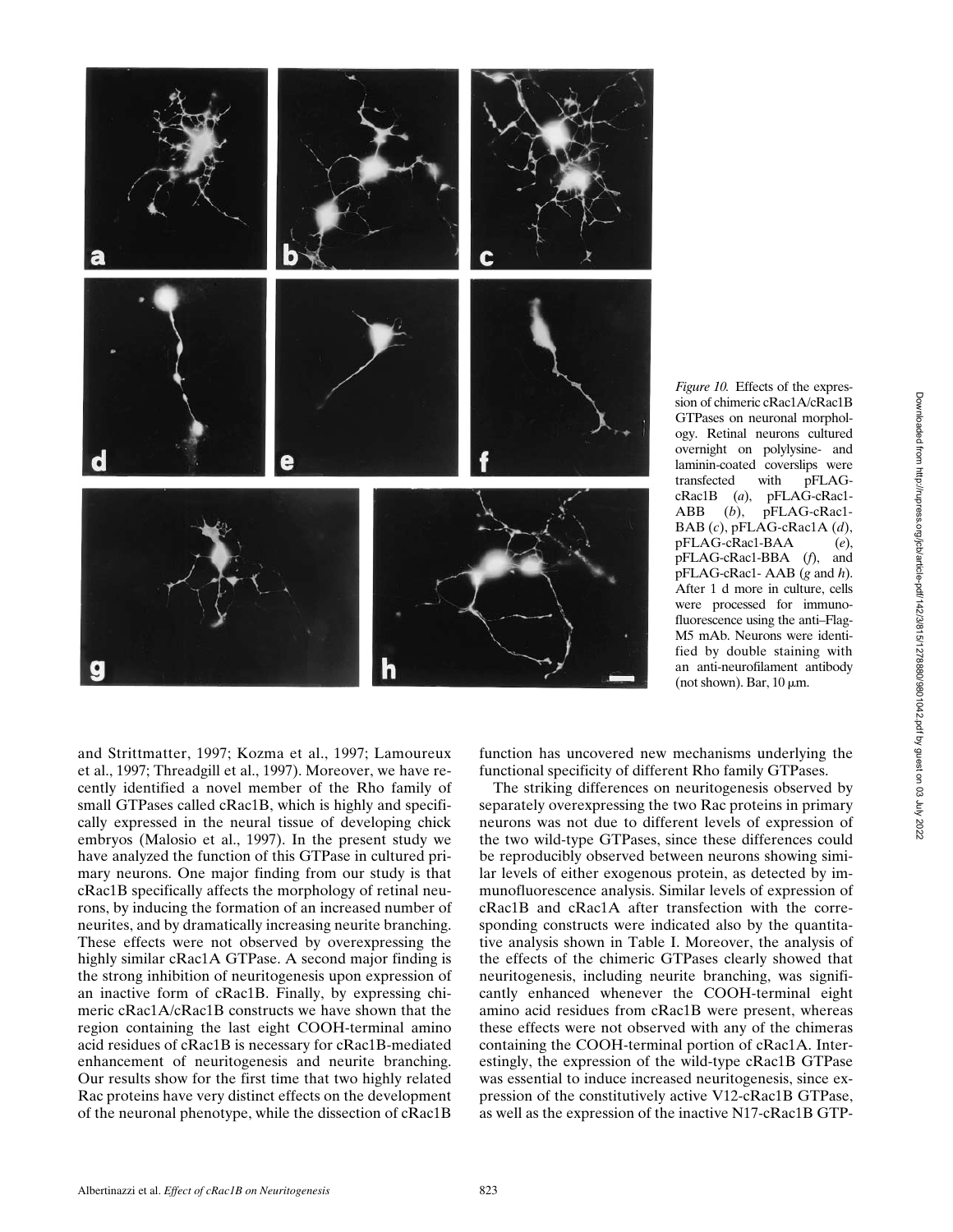

neurites/neuron

chimeric GTPases on neuritogenesis. Cultures of retinal neurons were transfected with pFLAG-cRac1B (*1B-wt*), pFLAG-cRac1- ABB (*ABB*), pFLAG-cRac1-BAB (*BAB*), pFLAG-cRac1-AAB (*AAB*), pFLAG-cRac1A (*1A-wt*), pFLAG-cRac1-BBA (*BBA*), or pFLAG-cRac1-BAA (*BAA*). After 1 d, cultures were used to quantify the effects of the expression of the different constructs on neurite extension, as described in the Materials and Methods. Columns represent the average number of neurites/neuron  $(\pm SE)$ . The value obtained for each of the constructs containing the COOH-terminal M segment (see Fig. 8) from cRac1B (*gray columns* to the *left*) is significantly different from each of the values obtained from transfected neurons expressing any of the constructs with the COOH-terminal M segment from cRac1A (*white columns* to the *right*) ( $P < 0.001$ ).

ase had drastic inhibitory effects on neuritogenesis. These results strongly suggest that a cycling, wild-type GTPase is required for cRac1B-mediated neuritogenesis.

In contrast to what observed in neurons, we have found that cRac1A and cRac1B have similar effects on the cytoskeletal organization of fibroblasts, implicating a cell type– dependent specificity of Rac proteins action. It has been recently found that the activity of Rac3 (the human orthologue of cRac1B) can be regulated in vitro by Bcr (Haataja et al., 1997), a GTPase-activating protein highly expressed in the brain (Heisterkamp et al., 1993). These data, together with the finding that Tiam1, a guanine nucleotide exchange factor highly expressed in the brain (Habets et al., 1995), affects neurite outgrowth in neuroblastoma cells in a Rac-dependent fashion, suggest that neuritogenesis may be modulated by specific Rac regulators during development (van Leeuwen et al., 1997). Moreover, the differences existing between the cRac1A and cRac1B polypeptides may be sufficient to allow the interaction with distinct sets of neuronal effectors and/or regulators, which may be responsible for the different effects observed on the neuronal cytoskeleton. We have preliminary biochemical evidence supporting this hypothesis, since distinct sets of polypeptides from brain lysates interact specifically with the two activated Rac proteins in vitro (Di Cesare, A., S. Paris, and I. de Curtis, unpublished results).

The striking difference observed in this study by overexpressing the two Rac proteins into primary neurons is particularly surprising considering the high degree of homology between the cRac1A and cRac1B polypeptides, which only differ in 12 amino acid residues. Interestingly, none of

these residues are included in the "effector loop" (residues 22–45 of Rac). Instead, they are contained in three distinct regions that have been implicated together with the classical effector loop in the recognition of downstream effectors (Kreck et al., 1994; Joseph and Pick, 1995; Diekmann et al., 1995; Westwick et al., 1997). One of the three regions corresponds to a stretch of amino acid residues at the COOH terminus of the polypeptides, which is important also for targeting of the GTPases to the membrane; 6 of the 12 amino acid differences between cRac1A and cRac1B are clustered in this region. The results obtained by expressing distinct cRac1A/cRac1B chimeras in primary neurons have clearly established that this COOHterminal region is required for cRac1B-specific action, since its substitution with the corresponding sequence from cRac1A completely abolishes the effects on neuritogenesis. Furthermore, this sequence is sufficient to mediate enhanced neuritogenesis when exchanged with the corresponding region onto the cRac1A GTPase. These results point for the first time to an important role of the COOH-terminal region in the determination of the specificity of Rac proteins action during neuritogenesis. Although the manner in which this region mediates cRac1Benhanced neuritogenesis remains to be established, one possibility is that it may be involved in the interaction with cRac1B neuronal effectors and/or regulators. Alternatively, a different subcellular localization of the GTPases may be responsible for the differences observed between cRac1A and cRac1B action in neurons, although studies in transfected fibroblasts have not shown differences in the subcellular distribution of the two polypeptides (Albertinazzi, C., and I. de Curtis, unpublished data).

Rac GTPases have been implicated in axonal outgrowth during neuronal development in *Drosophila* (Luo et al., 1994). Moreover, perturbation of Rac1 activity in mouse Purkinje cells leads to severe loss of presynaptic terminals (Luo et al., 1996). Our finding that cRac1B has a dramatic positive effect on neurite branching suggests that this GTPase may be involved in the development of the mature neuronal phenotype in vivo. This hypothesis is supported by our previous data showing that the expression of *cRac1B* is restricted to the nervous system during embryonic development (Malosio et al., 1997), and by the finding that the recently identified human Rac3 GTPase (Haataja et al., 1997), which shares 99% amino acid identity with cRac1B, shows the highest expression in the brain. Furthermore, the expression of *cRac1A* and *cRac1B* is differentially regulated during retina (Malosio et al., 1997), and brain (this paper) development. In the retina, at E6 cRac1B shows levels of expression up to sevenfold lower than at later stages (E10–E12; Malosio et al., 1997), whereas the expression levels of cRac1A remain quite constant between E6 and E12. We have observed a similar situation in the brain, where *cRac1A* expression is constantly high at the stages analyzed, between E4 and adulthood, whereas the expression of *cRac1B* is developmentally regulated, with low levels of transcript up to E6, highest expression around E15, and low levels again in the adult. It is interesting to note that in the chick retino-tectal system, ganglion cell neurites reach the surface of the tectum at E8, and start to arbor through the tectum layers to reach their target around E12. At E18, arbors are rela-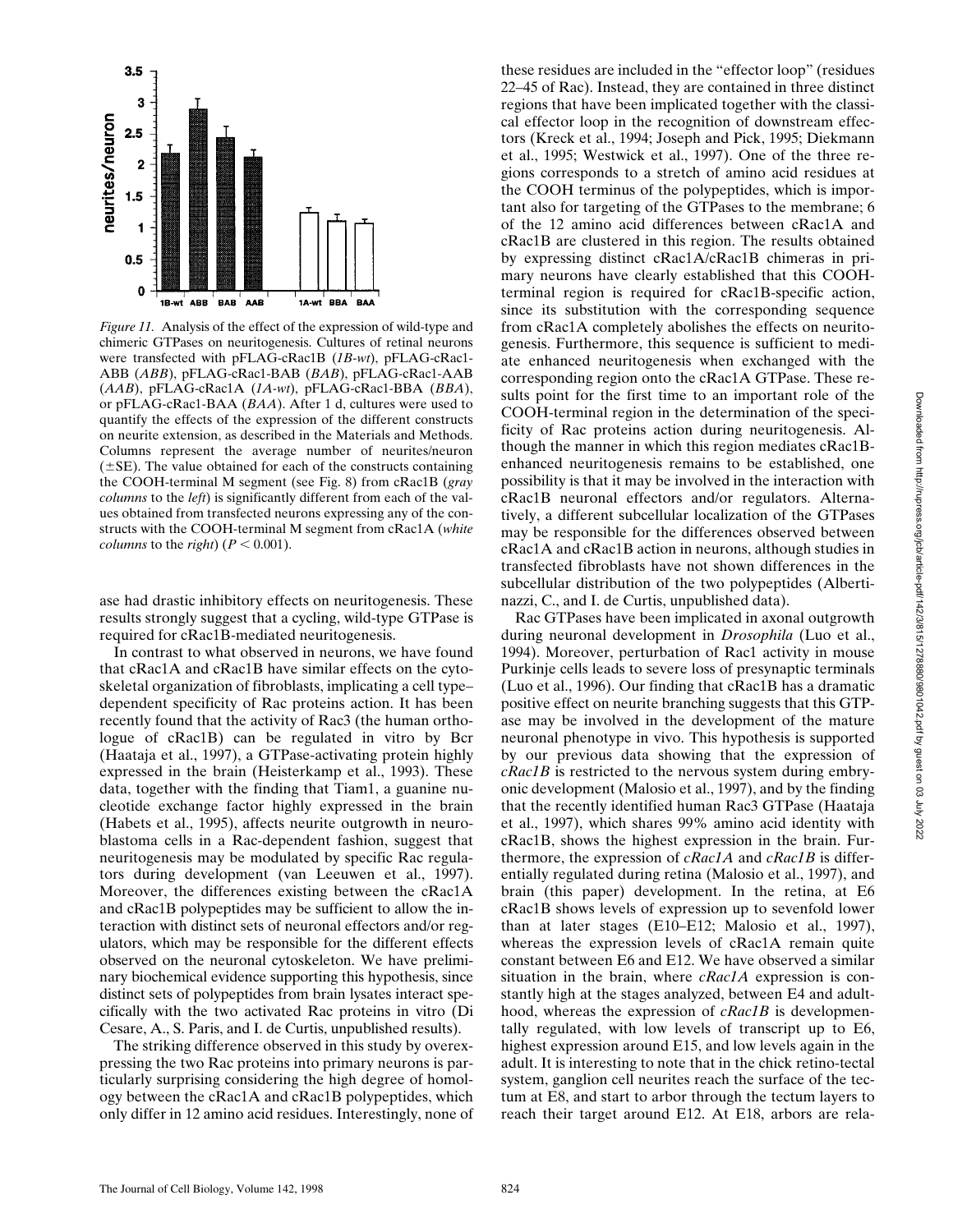tively mature, and they continue to increase in complexity at least until postnatal day 2. From E11 on, once they have reached the final target, retinal ganglion cell axons form organized synapses (Acheson et al., 1980; McLoon, 1985; Thanos and Bonhoeffer, 1987; Nakamura and O'Leary, 1989; Yamagata and Sanes, 1995). In chicken, many other neuronal types are branching their neurites and forming synapses during the same period. Considering the correlation between the high levels of expression of cRac1B after E8, and the timing of neurite branching during neuronal development, a dose-dependent effect of the cRac1B GTPase on neurite branching in vivo may be envisaged. According to this hypothesis, the increase in neurite branching observed in transfected E6 retinal neurons, which normally express low levels of endogenous cRac1B (Malosio et al., 1997), may be explained by the induced increase of cRac1B activity. In conclusion, our finding that the neural-specific cRac1B

GTPase has dramatic effects on the development of the neuronal phenotype strengthens the idea that Rho GTPases play important roles during neuronal development, and raises interesting questions on the nature of the molecular mechanisms that mediate the effects of this GTPase on the neuronal cytoskeleton. The finding that a short COOHterminal sequence is essential for cRac1B-induced reorganization of the neuronal cytoskeleton represents an important new indication towards the understanding of the mechanisms underlying Rho proteins' functional specificity. Future work will be aimed at the identification of the molecular machinery responsible for the specificity of action of Rac GTPases during neuritogenesis and neuronal maturation.

We thank A. Di Cesare for helping in the characterization of the polyclonal antibody anti-cRac1B; Dr. A. Villa for helping with the morphometric analysis; and Dr. J. Meldolesi and Dr. R. Pardi (Department of Biological and Technological Research-San Raffaele Scientific Institute, Milano, Italy) for critical reading of the manuscript.

This work was supported by Telethon-Italy (grant No. 1028 to I. de Curtis), and by a grant from the "Multiple Sclerosis Project" of the Istituto Superiore di Sanità.

Received for publication 20 January 1998 and in revised form 17 March 1998.

#### *References*

- Acheson, D.W.K., S.K. Kemplay, and K.E. Webster. 1980. Quantitative analysis of optic terminal profile distribution within the pigeon optic tectum. *Neuroscience.* 5:1067–1084.
- Belloc, F., P. Dumain, M.R. Boisseau, C. Jalloustre, J. Reiffers, P. Bernard, and F. Lacombe. 1994. A flow cytometric method using Hoechst 33342 and propidium iodide for simultaneous cell cycle analysis and apoptosis determination in unfixed cells. *Cytometry.* 17:59–65.
- Boussif, O., F. Lezoualc'h, M.A. Zanta, M.D. Mergny, D. Scherman, B. Demeneix, and J.P. Behr. 1995. A versatile vector for gene and oligonucleotide transfer into cells in culture and in vivo: polyethylenimine. *Proc. Natl. Acad. Sci. USA.* 92:7297–7301.
- Cattelino, A., R. Longhi, and I. de Curtis. 1995. Differential distribution of two cytoplasmic variants of the  $\alpha$ 681 integrin laminin receptor in the ventral plasma membrane of embryonic fibroblasts. *J. Cell Sci.* 108:3067–3078.
- Chomczynski, P., and N. Sacchi. 1987. Single-step method of RNA isolation by acid guanidinium thiocyanate-phenol-chloroform extraction. *Anal. Biochem.* 162:156–159.
- Darzynkiewicz, Z., G. Juan, X. Li, W. Gorczyca, T. Murakami, and F. Traganos. 1997. Cytometry in cell necrobiology: analysis of apoptosis and accidental cell death (necrosis). *Cytometry.* 27:1–20.
- de Curtis, I., and B. Malanchini. 1997. Integrin-mediated tyrosine phosphorylation and redistribution of paxillin during neuronal adhesion. *Exp. Cell Res.* 230:233–243.
- de Curtis, I., V. Quaranta, R.N. Tamura, and L.F. Reichardt. 1991. Laminin receptors in the retina: Sequence analysis of the chick integrin  $\alpha$ 6 subunit. *J*. *Cell Biol.* 113:405–416.
- Diekmann, D., C.D. Nobes, P.D. Burbelo, A. Abo, and A. Hall. 1995. Rac GTPase interacts with GAPs and target proteins through multiple effector sites. *EMBO (Eur. Mol. Biol. Organ.) J.* 14:5297–5305.
- Haataja, L., J. Groffen, and N. Heisterkamp. 1997. Characterization of Rac3, a novel member of the Rho family. *J. Biol. Chem.* 272:20384–20388.
- Habets, G.G.M., R.A. van der Kammen, J.C. Stam, F. Michiels, and J.C. Collard. 1995. Sequence of the human invasion-inducing Tiam 1 gene, its conservation in evolution and its expression in tumor cell lines of different tissue origin. *Oncogene.* 10:1371–1376.
- Hall, A. 1994. Small GTP-binding proteins and the regulation of the actin cytoskeleton. *Annu. Rev. Cell Biol.* 10:31–54.
- Heisterkamp, N., V. Kaartinen, S. van Soest, G.M. Bokoch, and J. Groffen. 1993. Human ABR encodes a protein with GAPrac activity and homology to the DBL nucleotide exchange factor domain. *J. Biol. Chem.* 268:16903–16906.
- Jalink, K., E.J. van Corven, T. Hengeveld, N. Morii, S. Narumiya, and W.H. Moolenar. 1994. Inhibition of lysophosphatidate- and trombin-induced neurite retraction and neuronal cell rounding by ADP ribosylation of the small GTP-binding protein Rho. *J. Cell Biol.* 126:801–810.
- Jin, Z., and S.M. Strittmatter. 1997. Rac1 mediates collapsin-1-induced growth cone collapse. *J. Neurosci.* 17:6256–6263.
- Joseph, G., and E. Pick. 1995. Peptide "walking" is a novel method for mapping functional domains in proteins. Its application to the Rac1-dependent activation of NADPH oxidase. *J. Biol. Chem.* 270:29079–29082.
- Kozma, R., S. Sarner, A. Ahmed, and L. Lim. 1997. Rho family GTPases and neuronal growth cone remodelling: relationship between increased complexity induced by Cdc42Hs, Rac1, and acetylcholine and collapse induced by RhoA and lysophosphatidic acid. *Mol. Cell. Biol.* 17:1201–1211.
- Kreck, M.L., D.J. Uhlinger, S.R. Tyagi, K.L. Inge, and J.D. Lambeth. 1994. Participation of the small molecular weight GTP-binding protein Rac1 in cellfree activation and assembly of the respiratory burst oxidase. *J. Biol. Chem.* 269:4161–4168.
- Laemmli, U.K. 1970. Cleavage of structural proteins during the assembly of the head of bacteriophage T4. *Nature.* 277:680–685.
- Lamoureux, P., Z.F. Altun-Gultekin, C. Lin, J.A. Wagner, and S.R. Heidemann. 1997. Rac is required for growth cone function but not neurite assembly. *J. Cell Sci.* 110:635–641.
- Lehrach, H., D. Diamond, J.M. Wozney, and H. Boedtker. 1977. RNA molecular weight determinations by gel electrophoresis under denaturing conditions, a critical reexamination. *Biochemistry.* 16:4743–4751.
- Luo, L., Y.J. Liao, L.Y. Jan, and Y.N. Jan. 1994. Distinct morphogenetic functions of similar small GTPases: Drosophila Drac1 is involved in axonal outgrowth and myoblast fusion. *Genes Dev.* 8:1787–1802.
- Luo, L., T.K. Hensch, L. Ackerman, S. Barbel, L.Y. Jan, and Y.N. Jan. 1996. Differential effects of Rac GTPase on Purkinje cell axons and dendritic trunks and spines. *Nature.* 379:837–840.
- Luo, L., L.Y. Jan, and Y.N. Jan. 1997. Rho family small GTP-binding proteins in growth cone signalling. *Curr. Opin. Cell Biol.* 7:81–86.
- Malosio, M.L., D. Gilardelli, S. Paris, C. Albertinazzi, and I. de Curtis. 1997. Differential expression of distinct members of the Rho family of GTP-binding proteins during neuronal development: Identification of cRac1B, a new neural-specific member of the family. *J. Neurosci.* 17:6717–6728.
- McLoon, S.C. 1985. Evidence for shifting connections during development of the chick retinotectal projection. *J. Neurosci.* 5:2570–2580.
- Nakamura, H., and D.D.M. O'Leary. 1989. Inaccuracies in initial growth and arborization of chick retinotectal axons followed by course corrections and axons remodeling to develop topographic order. *J. Neurosci.* 9:3776–3795.
- Postma, F.R., K. Jalink, T. Hengeveld, and W.H. Moolenar. 1996. Sphingosine-1-phosphate rapidly induces Rho-dependent neurite retraction: action through a specific cell surface receptor. *EMBO (Eur. Mol. Biol. Organ.) J.* 15:2388–2395.
- Tanaka, E., and J. Sabry. 1995. Making the connection: cytoskeletal rearrangements during growth cone guidance. *Cell*. 83:171–176.
- Thanos, S., and F. Bonhoeffer. 1987 Axonal arborization in the developing chick retinotectal system. *J. Comp. Neurol.* 261:155–164.
- Threadgill, R., K. Bobb, and A. Ghosh. 1997. Regulation of dendritic growth and remodeling by Rho, Rac, and Cdc42. *Neuron.* 19:625–634.
- Timpl, R., H. Rhode, P. Gehron-Robey, S. Rennard, J.-M. Foidart, and G. Martin. 1979. Laminin, a glycoprotein from basement membrane. *J. Biol. Chem.* 254:9933–9937.
- van Leeuwen, F.N., H.E.T. Kain, R.A. van der Kammen, F. Michiels, O.W. Kranenburg, and J.G. Collard. 1997. The guanine nucleotide exchange factor Tiam1 affects neuronal morphology; opposing roles for the small GTPases Rac and Rho. *J. Cell Biol.* 139:797–807.
- Westwick, J.K., Q.T. Lambert, G.J. Clark, M. Symons, L. van Aelst, R.G. Pestell, and C.J. Der. 1997. Rac regulation of transformation, gene expression, and actin organization by multiple, PAK-independent pathways. *Mol. Cell. Biol.* 17:1324–1335.
- Yamagata, M., and J.R. Sanes. 1995. Lamina-specific cues guide outgrowth and arborization of retinal axons in the optic tectum. *Development (Camb.).* 121: 189–200.
- Zamai, L., E. Falcieri, G. Marhefka, and M. Vitale. 1996. Supravital exposure to propidium iodide identifies apoptotic cells in the absence of nucleosomal DNA fragmentation. *Cytometry.* 23:303–311.
- Zipkin, I.D., R.M. Kindt, and C.J. Kenyon. 1997. Role of a new Rho family member in cell migration and axon guidance in C. elegans. *Cell*. 90:883–894.